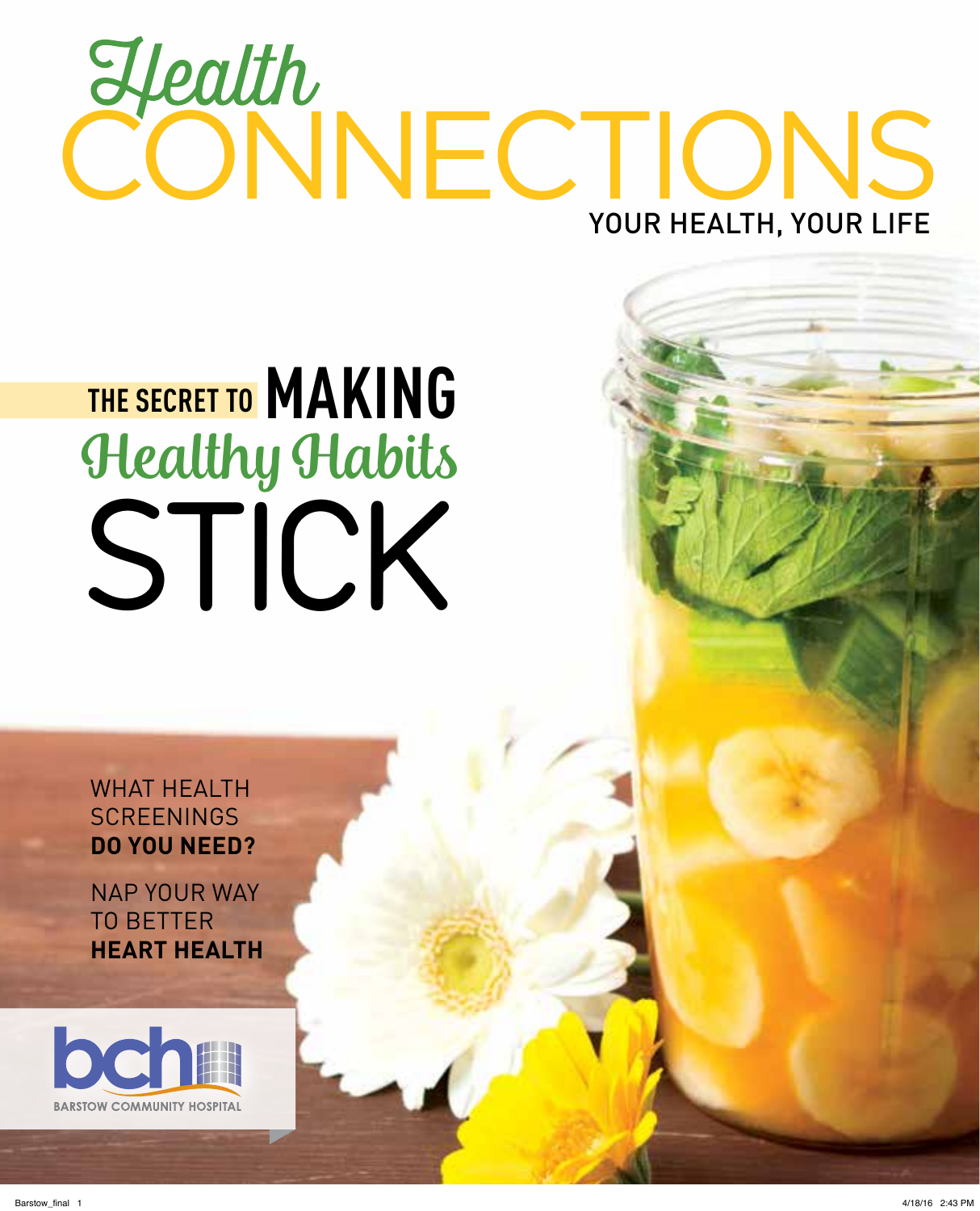### There's KNITTING To Worry About

Knitting and crocheting are more than just casual pastimes. In fact, multiple studies suggest that their repetitive movements lower blood pressure and reduce stress, similar to meditation.

According to a Craft Yarn Council survey of 3,000-plus knitters and crocheters, more than half of those surveyed reported improved moods, reduced stress and a stronger sense of confidence. Additionally, practicing these crafts may help maintain cognitive health as it hones your motor skills and keeps your brain engaged.

### an, sometimes with arterial hypertension. With an *Afternoon*

A short midday nap, sometimes called a siesta, is known to improve your mood, focus and alertness. According to research presented recently at the annual European Society of Cardiology Congress in London, midday naps can also reduce blood pressure and lead to fewer blood pressure medication prescriptions.

The study included nearly 400 middle-aged men and women

with arterial hypertension. Researchers found that those who took a midday nap had, on average, a 5 percent (6 mmHg) lower 24-hour systolic blood pressure reading than those who didn't nap. Though that may not seem to be a huge reduction, a drop as small as 2 mmHg can cut the risk of cardiovascular events by as much as 10 percent.



Obesity affects more than a third of American adults, according to the Centers for Disease Control and Prevention. Since this is not news to most, why do Americans continue to make unhealthy food

choices? According to research published in the *Journal of the Association for Consumer Research*, how nutritional information is delivered could be part of the problem.

The research included results from three studies where participants were shown positive, negative and two-sided informational messages about food. In one of the studies, participants who saw the negative message about food chose 30 percent more unhealthy snacks than participants who saw a positive message. When subjects saw both positive and negative information, they chose 47 percent fewer unhealthy snacks than those who only saw the negative message.

So what does this mean for you? Look for more balanced messages to inform better decisions about the foods you eat.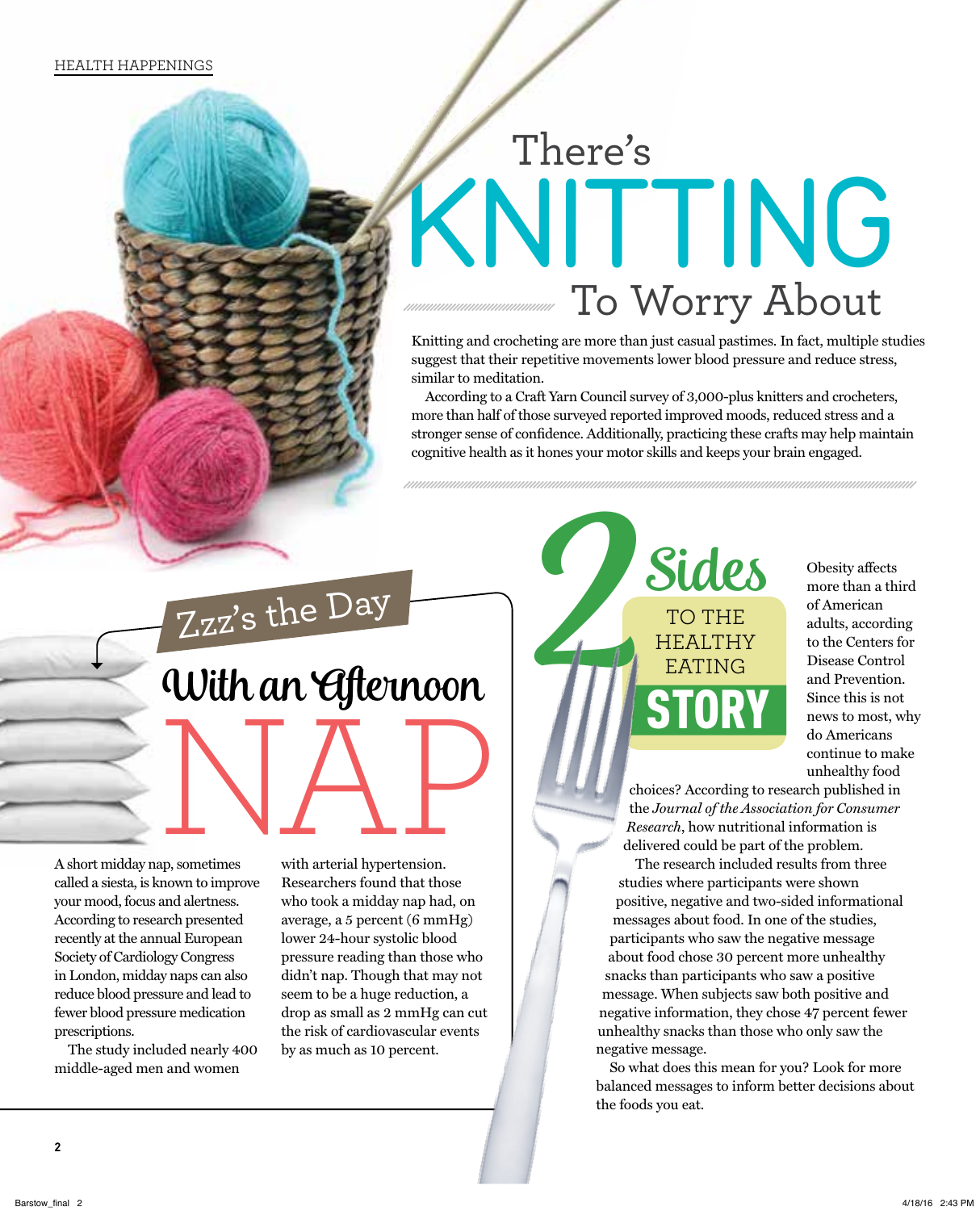### on the Brain?

Irritable bowel syndrome (IBS) is different than general stomach troubles. Learn more about this common disorder and ways to alleviate your rumbling tummy.

It's estimated that 10 to 15 percent of American adults are affected by IBS, or spastic colon, according to the National Institutes of Health. While IBS doesn't have a formal medical definition, it is categorized as a functional gastrointestinal (GI) disorder — a condition marked by abnormal behaviors that do not indicate damage caused by disease. IBS is characterized by a group of the following symptoms that last longer than three months:

- bloating
- constipation

Got

- cramping
- diarrhea
- gas
- nausea

While IBS is uncomfortable, it has not been shown to cause any serious damage to the intestines or lead to more serious diseases. The causes of IBS still remain unknown — though it can run  $in$  families  $-$  and there are no specific

tests available for diagnosing it. Doctors are often able to diagnose it by reviewing a person's medical history and doing a physical exam. They may also order blood or stool tests to make sure these symptoms aren't caused by another condition.

If you or a loved one suffer from IBS, you can help alleviate your symptoms by employing the following lifestyle strategies and modifications:

- avoiding foods and drinks that upset your stomach
- eating a healthy, well-balanced diet
- exercising regularly
- keeping stress to a minimum
- practicing relaxation techniques
- taking over-the-counter or prescribed medications to alleviate constipation, nausea or diarrhea

It's important to know that while IBS isn't life threatening or a serious condition, it is one that can significantly disrupt your daily life.



Ann Lee, M.D.

### **MEET DR. ANN LEE**

Ann Lee, M.D., is a gastroenterologist at the Barstow Health Partners Clinic and a member of the medical staff at Barstow Community Hospital. She received her medical degree from Ross University School of Medicine in Dominica, then completed both a residency in internal medicine and a fellowship in gastroenterology at the University of Florida in Jacksonville. She is certified by the American Board of Internal Medicine.

*Dr. Lee is accepting new patients. Same-day appointments are usually available. Call (760) 253-8128 for an appointment.*



How much do you know about the digestive system? Find out by taking our quiz at 4healthier.me/BCH-GIquiz.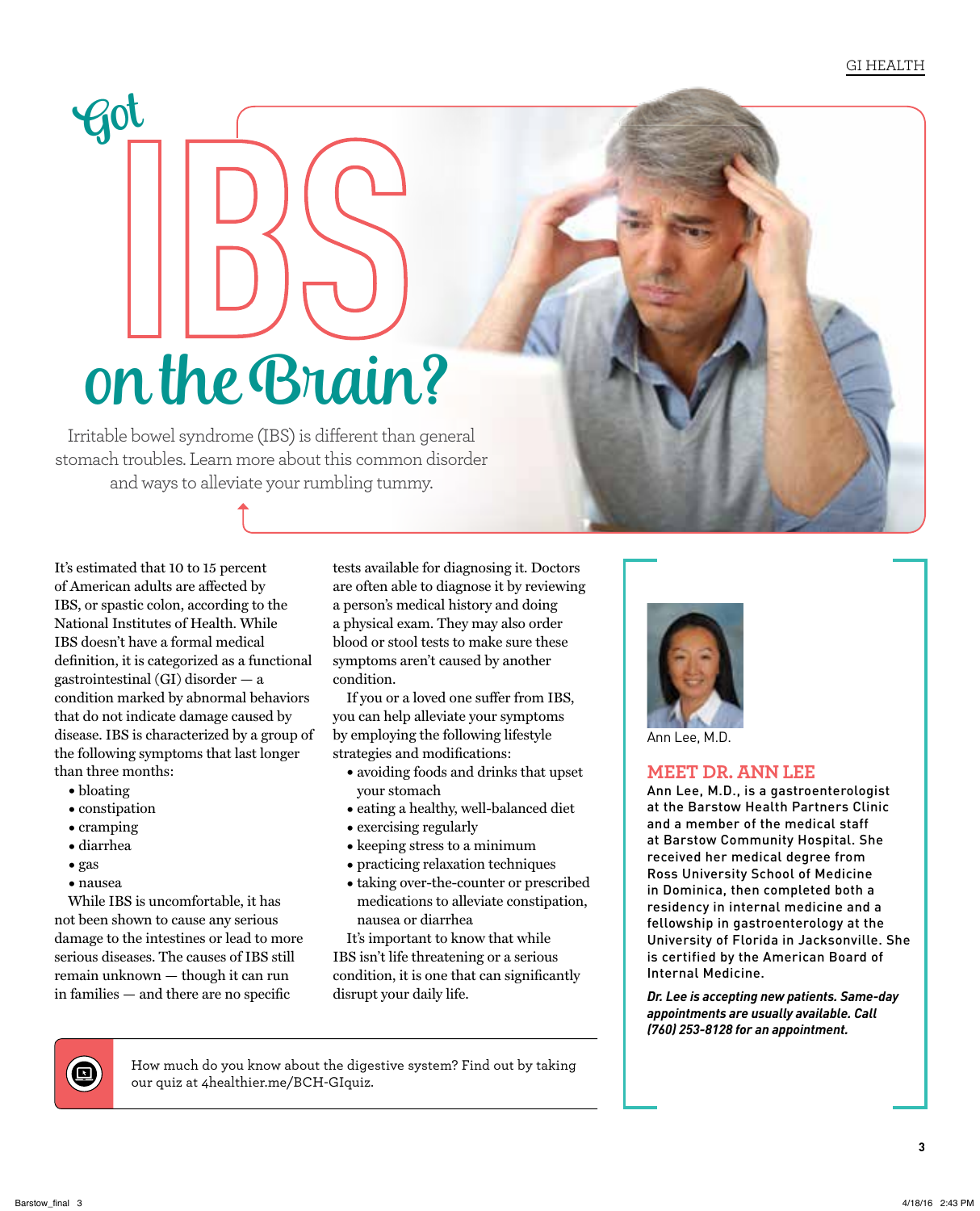Habit HARNESS THE POWER OF

Stop making resolutions and start making habits. Follow this scientifically proven pattern of trigger, action and reward to unleash your inner creature of habit.

Goal 3:  $\leftarrow$ **EAT FOUR SERVINGS OF VEGETABLES DAILY.** Cut out a picture of a colorful veggie from your favorite culinary or lifestyle magazine and display it prominently in your kitchen. **DRINK 64 OUNCES OF WATER EVERY DAY.** Fill up a 32-ounce water bottle every night and place it by the front door. **CUT OUT LATE-NIGHT SWEETS.** Cut seven strips of paper, write a day of the week on each strip and place them in a bowl on the snack shelf. Then, write seven healthy snack ideas on separate strips of paper and put them in another bowl. Goal 1: Goal 2:  $\leftarrow$  $\mathcal{M}$   $\mathcal{T}$   $\mathcal{W}$   $\mathcal{T}$   $\mathcal{T}$   $\mathcal{T}$   $\mathcal{T}$  $\rightarrow$  TRIGGER -

**4**

EVERYDAY WELLNESS

O

٥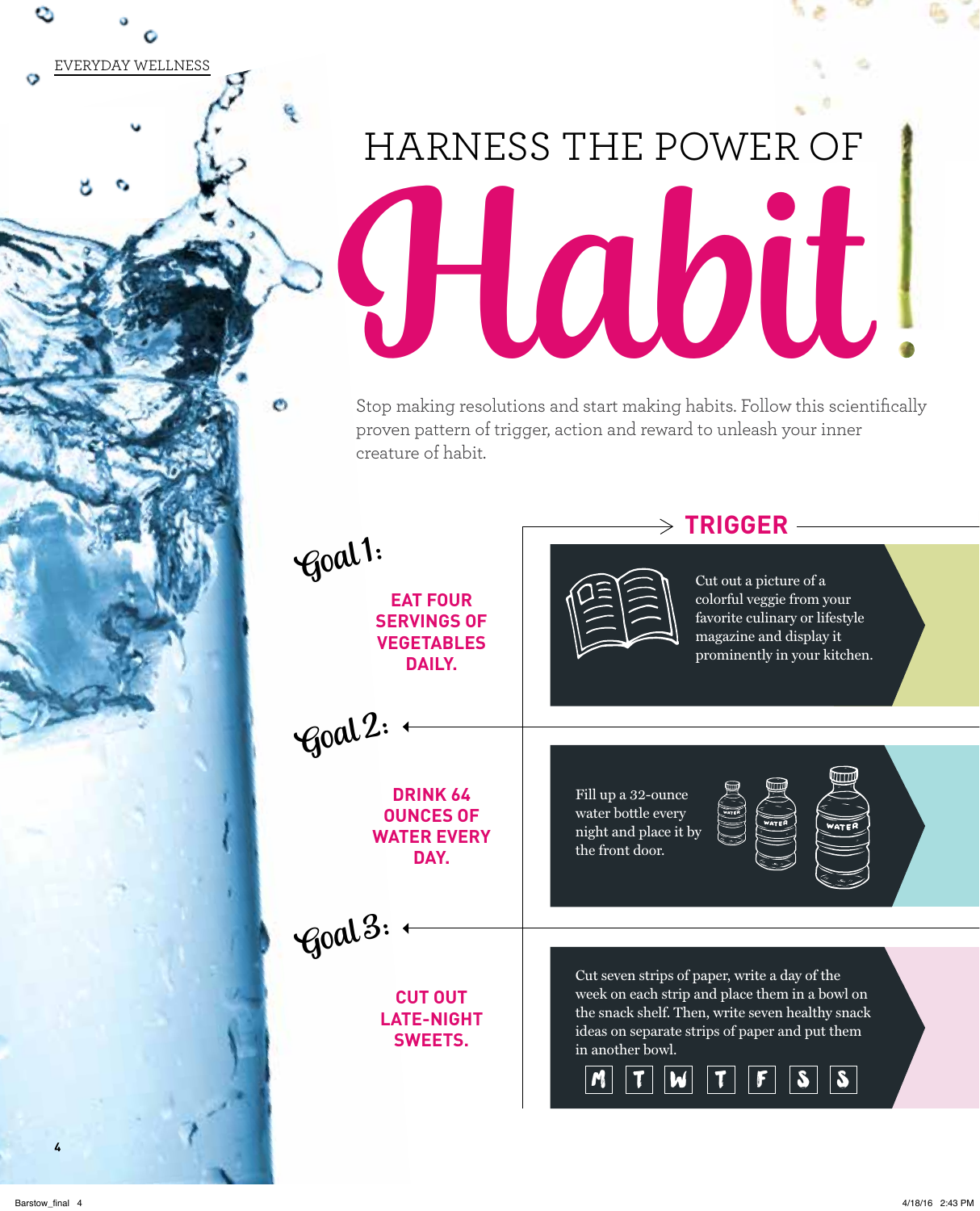

### **Average number and the Computation of the Computation of the Computation of the Computation of the Computation of the day of the Computation of the day of the Computation of the day of the computation of the computation o** automatic.

-University College London study

Whenever you start to make dinner or prepare lunch for the following workday, the picture will prompt you to incorporate a veggie into your dish or sack lunch. Each week, try adding one veggie that you've never cooked with before to your meal plan.

### **3 WAYS TO TRAIN YOUR BRAIN**

Habits don't just happen. Habit formation is a scientific process that you can control. Behavioral scientists have identified three key components to forming a habit. The first is a cue or trigger that reminds you to do something. The second is actually performing the action. The third is having a clear goal with its own built-in reward, i.e. eating healthier (goal) makes you feel better (reward). As you follow the trigger-action-

- **1. Set small, specific goals. Instead** of "run more," make it your goal to run five miles every week.
- **2.** To reinforce your resolve, verbalize your desired outcome every day. Don't be afraid to talk out loud to yourself: "Doing this will give me more energy and make me feel good about my health."
- **3.** Plan ahead. Set up your trigger the night before to minimize the effort it takes to actually perform the action. For example, if you're trying to squeeze in gym time before work, pack your gym bag before you go to bed, and place it by the front door so you can simply grab it and go.

### $\rightarrow$  **REWARD**

The excitement of experiencing a new flavor and testing out a new recipe will train you to keep trying new (and more) veggies as the weeks progress. If you substitute veggies for higher calorie foods, you'll also see the potential for weight loss.



Take your water bottle to work and set it next to your computer. Every time you look over and see the bottle, take a few sips. Drink one full bottle throughout the morning. Don't eat lunch until the bottle is empty, then refill it at lunch. When you leave work, drink whatever is left – the rule is to never bring water home.

Drinking the recommended amount of water gives you noticeably more energy and mental clarity throughout the day. It also helps minimize muscle cramps and headaches. For more incentive, turn it into a game with your significant other: whoever drinks less water gets dish duty that night.

When you open your snack pantry, pull out a piece of paper from the first bowl. If it matches the current day, you can have a treat. If not, select a piece of paper from the second bowl for a healthy alternative.

This strategy trains your body to start anticipating healthy snacks whenever a craving hits. You'll still feel like you're getting your "fix," but with fewer sugar-laden calories. Over time, you'll stop reaching for the sweets first and go straight for the fresh fruit or lightly salted popcorn.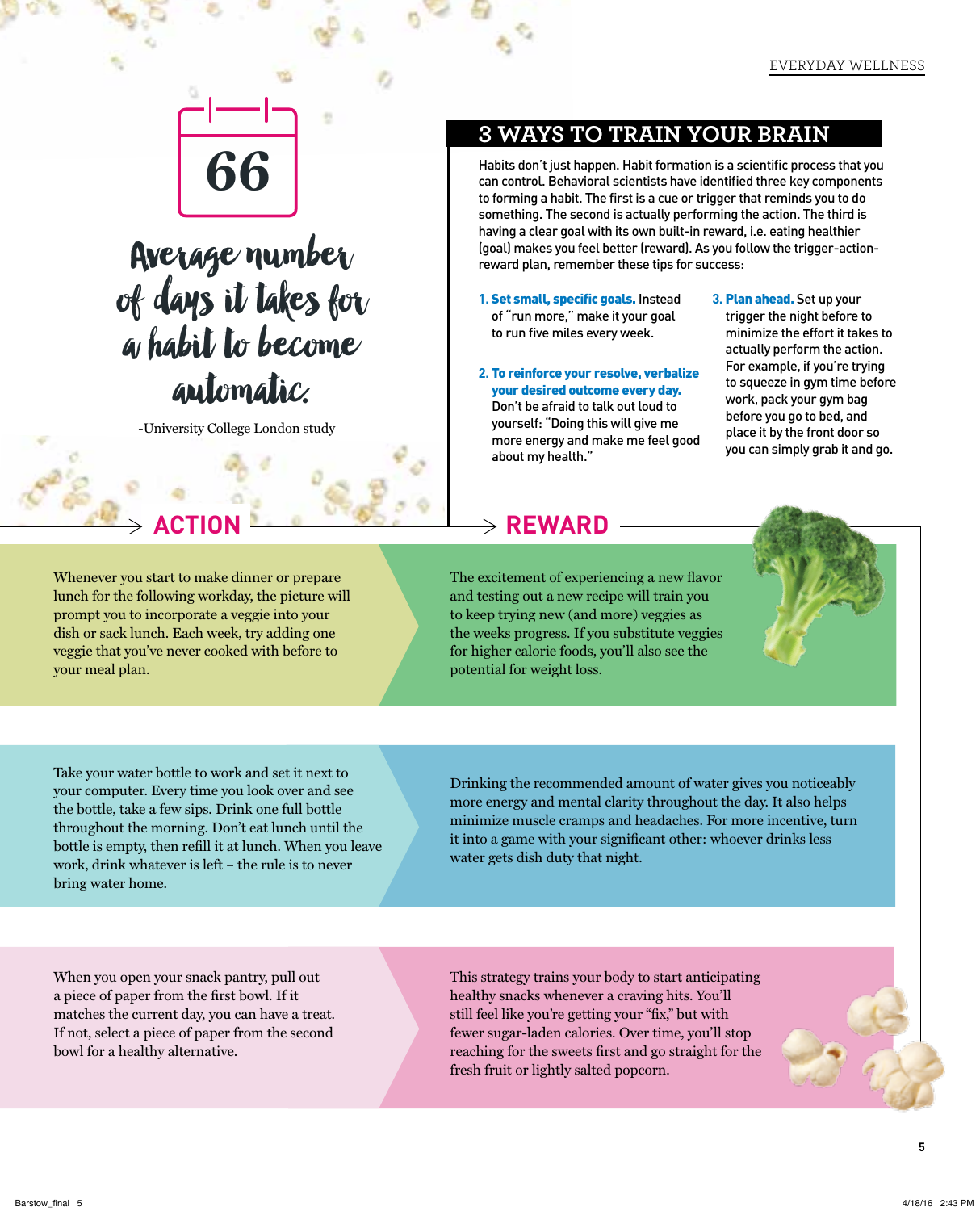### ORTHOPEDIC HEALTH

*FAST FACT* **Looking for a way to read or work on your laptop without slumping? Place pillows on your lap as a way to raise your book or laptop to eye level.**

**THE PERSON** 

### **BE ON GUARD IN YOUR YARD**

Working in your yard can hold hidden dangers — just ask the 55,000 people injured each year by power tools used in the yard. Mow your grass and trim your hedges injury-free by taking the proper precautions, including:

- following safety recommendations when climbing ladders
- removing debris from the yard before you begin
- utilizing proper lifting technique
- wearing proper safety gear and protective clothing, including closed-toed shoes

When using a lawn mower, don't wear loose clothing, and never mow wet grass. Avoid potential fire hazards by making sure the mower engine is cool before you refill the gasoline or put it away.

> Squat instead of bending at the waist when tying your shoe!

Moving — even simple actions such as getting out of bed or bending over to tie your shoelaces — can put you at risk for injury far more easily than you may realize. Learning to move properly can reduce your risk for accidents and injuries.

Smoot.

### **1. BENDING**

**Moves** 

Bending forward to tie your shoes or pick something up off the ground can put stress on your spine and potentially cause injury. To avoid this, squat down to reach your feet. Also, when picking things up off the ground, squat or kneel down rather than bending at the waist.

### **2. LIFTING**

Incorrectly picking up heavy objects can be the perfect recipe for a back injury. Fortunately, learning proper lifting techniques is not difficult. First, keep whatever you are lifting close to your body so you don't have to stretch out to reach it. Next, bend your knees to reach down and grab the object, keeping your back as straight as possible. Hold or carry the object between shoulder and waist-level. If the object is too heavy, ask for help.

### **3. STANDING**

Taking time to stand properly can reduce your risk for falls. When getting out of bed, be sure to roll onto your side and push yourself up slowly, taking a moment to settle before you stand. Make sure both feet are firmly on the floor, then grasp the edge of the bed or chair armrests to push yourself up.

### **4. TEXTING**

Q

Due to the popularity of smartphones, texting is an increased part of everyday life. The slumped posture many assume when texting leads to neck, shoulder and back pain. To avoid injury, hold your smartphone at eye level.

> Do you have joint or back pain? Call (760) 253-8128 for an appointment with orthopedic surgeon Talaat Maximous, M.D., a member of the medical staff at Barstow Community Hospital.

**6**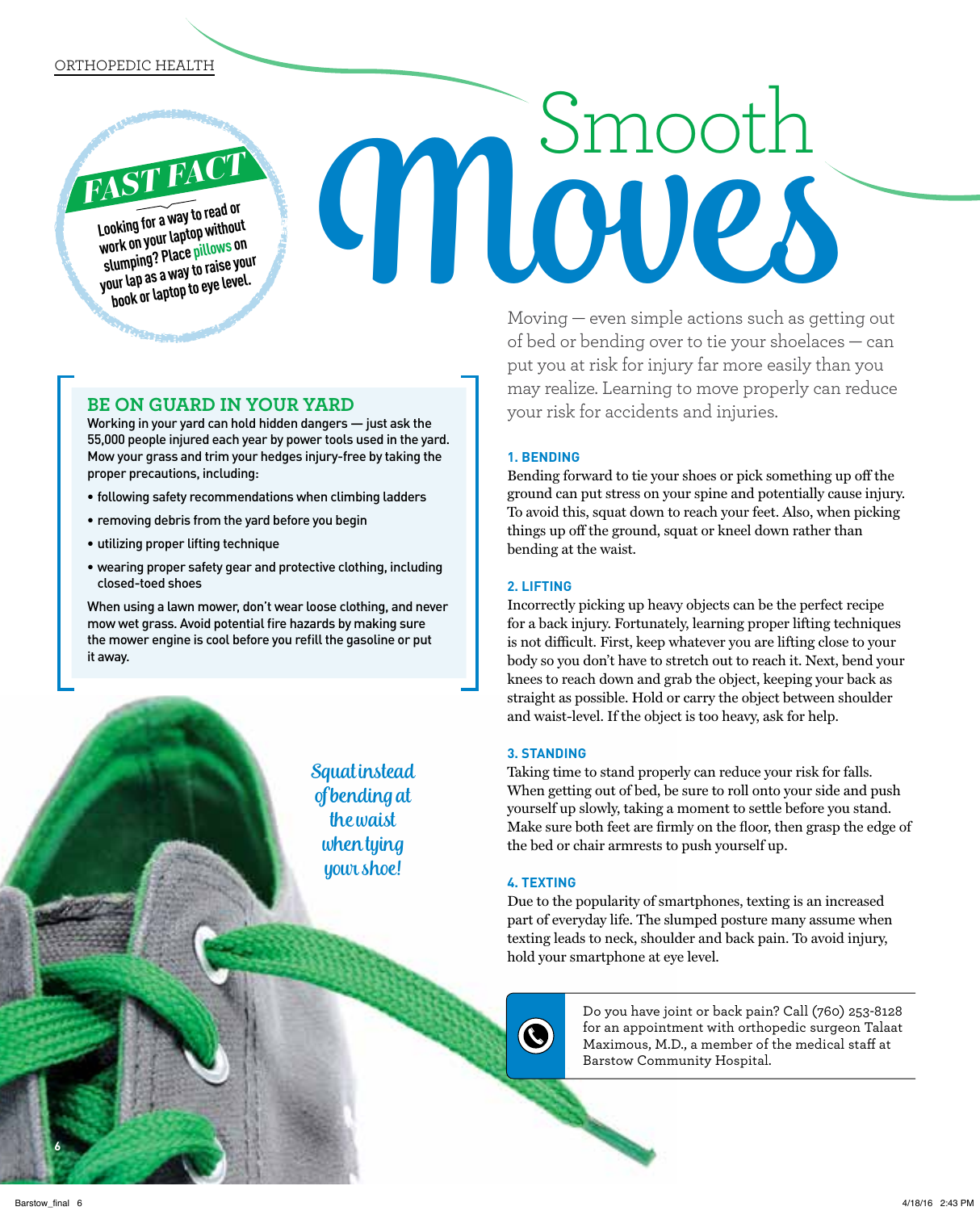EVERYDAY WELLNESS From your opening scene to the final credits, regular visits with your primary care provider **are vital** for improving your health. **PARTICIP** STUUDS NOT Colorectal Health Heart Health Lung Health LOW-DOSE COMPUTED BLOOD PRESSURE AND STARRING: COLONOSCOPY **EXAMPLE THE COLONOSCOPY** TOMOGRAPHY (CT) SCAN Everyone age 50 and Heart disease is the leading cause of This test can reduce your  $20%$ older is at risk for death in the U.S., according to the Centers risk of death from lung **BEHIND** for Disease Control and Prevention, and THE SCENES: developing polyps cancer by 20 percent, benign masses that can these leading risk factors often have no according to the *New*  lead to colorectal cancer. symptoms. *England Journal of Medicine.* Those between age 55–80 who have At age 50 and every 10 Every two years beginning at age 20 for smoked the equivalent of a pack a day years after, according blood pressure, and every four to six years for 30 years and currently smoke or who to the American Cancer starting at age 20 for cholesterol, according IN THEATERS: have quit smoking in the last 15 years Society. Depending to the American Heart Association. may benefit from a low-dose CT scan on family history you annually, according to the U.S. Preventive may need a screening 4-6 YEARS Services Task Force. sooner. Only your primary care doctor can tell you the exact screenings and exams you need based on your personal health history. **Call your doctor to schedule your annual physical today.** Bonus Features  **Depression Tobacco use Cervical cancer** When you've got swollen tonsils, a broken bone or a fever, you know it's Depression is a leading cause of Smoking increases your Cervical cancer is one time to go to the doctor. However, disability and is linked to increased risk for a wide range of the most common annual well visits are an important mortality. You should be screened of deadly conditions, cancers in women. Most part of staying healthy. In addition to for depression at least once after including cancer, heart women between ages 21 checking your colorectal, heart and age 18 and possibly more frequently attack and stroke. and 65 should have a Pap lung health, you may be screened for: based on family history. test every three years. **7**